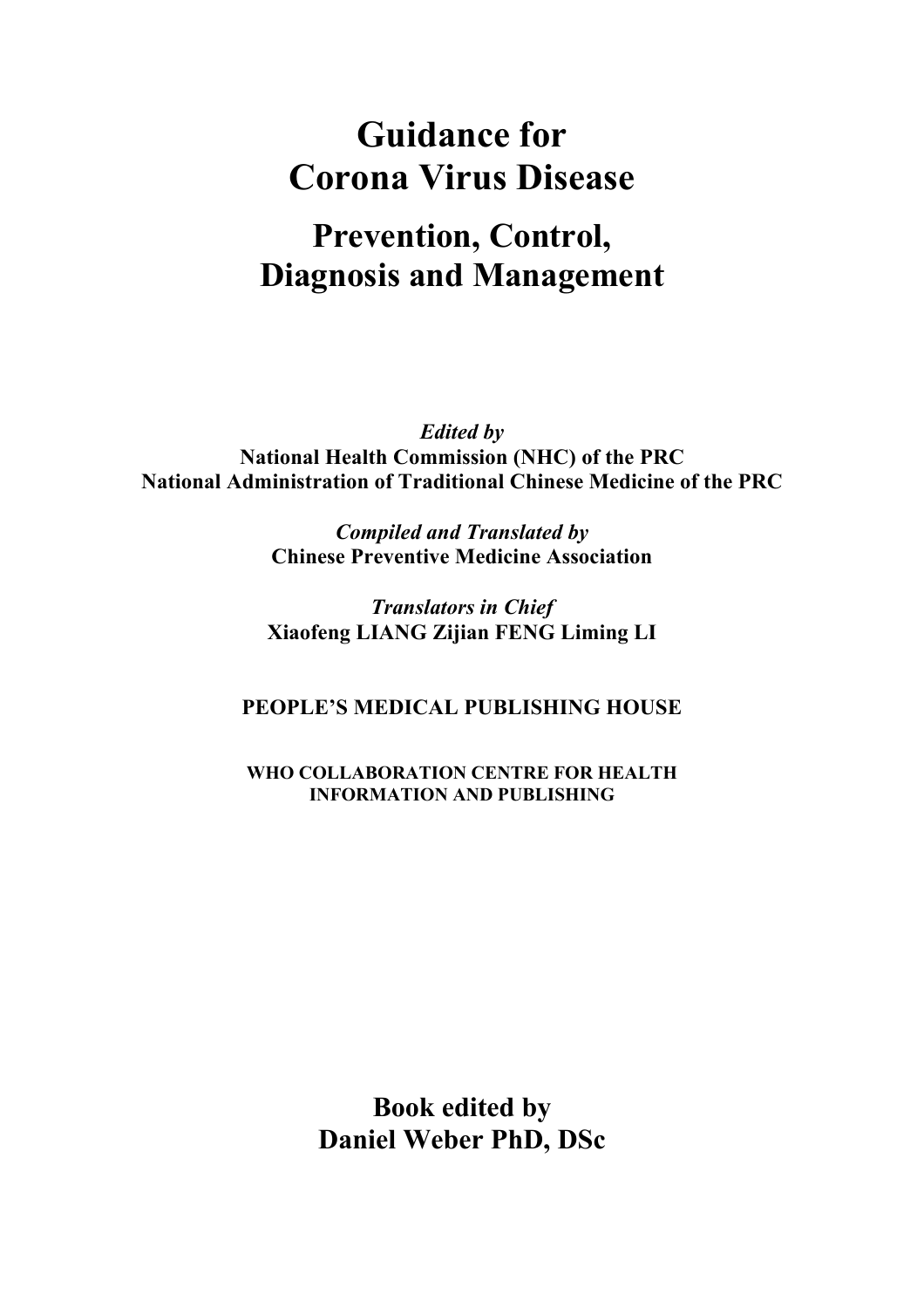#### **Characteristics of Coronavirus Pathogens**

The coronavirus subfamilies are categorized into four genera:  $\alpha$ ,  $\beta$ ,  $\gamma$ , and δ. Coupled with this newly discovered coronavirus, seven types of coronaviruses are known to infect humans. Most coronaviruses cause upper respiratory tract infections, but Middle East respiratory syndrome coronavirus (MERSr-CoV), severe acute respiratory syndrome associated coronavirus (SARSr-CoV) and novel coronavirus 2019 (2019-nCoV) can cause mild and even severe pneumonia, and can be transmitted from person to person.

The 2019-nCoV belongs to the genus  $\beta$  coronavirus and has distinct genetic characteristics from SARSr-CoV and MERSr-CoV. Coronaviruses are sensitive to ultraviolet rays and heat, and can be effectively inactivated when environmental temperature is 56 °C and lasts for 30 min, and lipid solvents such as ether, 75% ethanol, chlorine-containing disinfectant, peroxyacetic acid and chloroform except chlorhexidine.

Based on current epidemiological investigations, the incubation period of COVID-19 is 1 to 14 days, and generally within 3 to 7 days. At present, the major source of infection is the COVID-19 patients, and asymptomatic 2019-nCoV carriers can also be the source of infection. The main routes of transmission are respiratory droplets and contact, while aerosol and fecal-oral transmission routes are yet to be verified. Humans of all ages are generally susceptible.

## **Epidemiological Characteristics**

The source of infection is changed to *"The major source of infection currently is the patients with COVID-19, and asymptomatic 2019-nCoV carriers can also be the source of infection".* 

#### **Clinical Manifestations**

Based on current epidemiological investigations, the incubation period of COVID-19 is ranged between 1 to 14 days, and generally within 3 to 7 days.

Fever, fatigue and dry coughing are considered the main clinical manifestations, but symptoms such as stuffy nose, runny nose, pharyngalgia, myalgia and diarrhea are relatively less common. In severe cases, dyspnea and/or hypoxemia usually occurs after one week of disease onset, and the worse can rapidly progresses to acute respiratory distress syndrome, septic shock, metabolic acidosis hard to correct, and hemorrhage and coagulation dysfunction, multiple organ failure, etc. It's worth noting that patients with severe or critical

illness may have a moderate to low fever, or no fever at all.

Mild cases only present with light fever, mild fatigue and so on without manifestation of pneumonia.

From the cases treated currently, most of the patients have a favorable prognosis. The elderly and people with chronic underlying diseases usually have poor prognosis while cases with relatively mild symptoms are common in children.

In terms of laboratory examination, this edition adds the following descriptions, "Increased values of liver enzymes, LDH, muscle enzymes and myoglobin can occur in some patients; and raised level of troponin can be seen in some critical patients" and "The nucleic acid of 2019-nCoV can be detected in biological specimens such asnasopharyngeal swabs, sputum, secretions of lower respiratory tract, blood and feces".

Chest Imaging. In the early stage of COVID-19, the images show that there are multiple small patched shadows and interstitial changes, especially in the lung periphery. As the disease progresses, the images of these patients further develop into multiple ground glass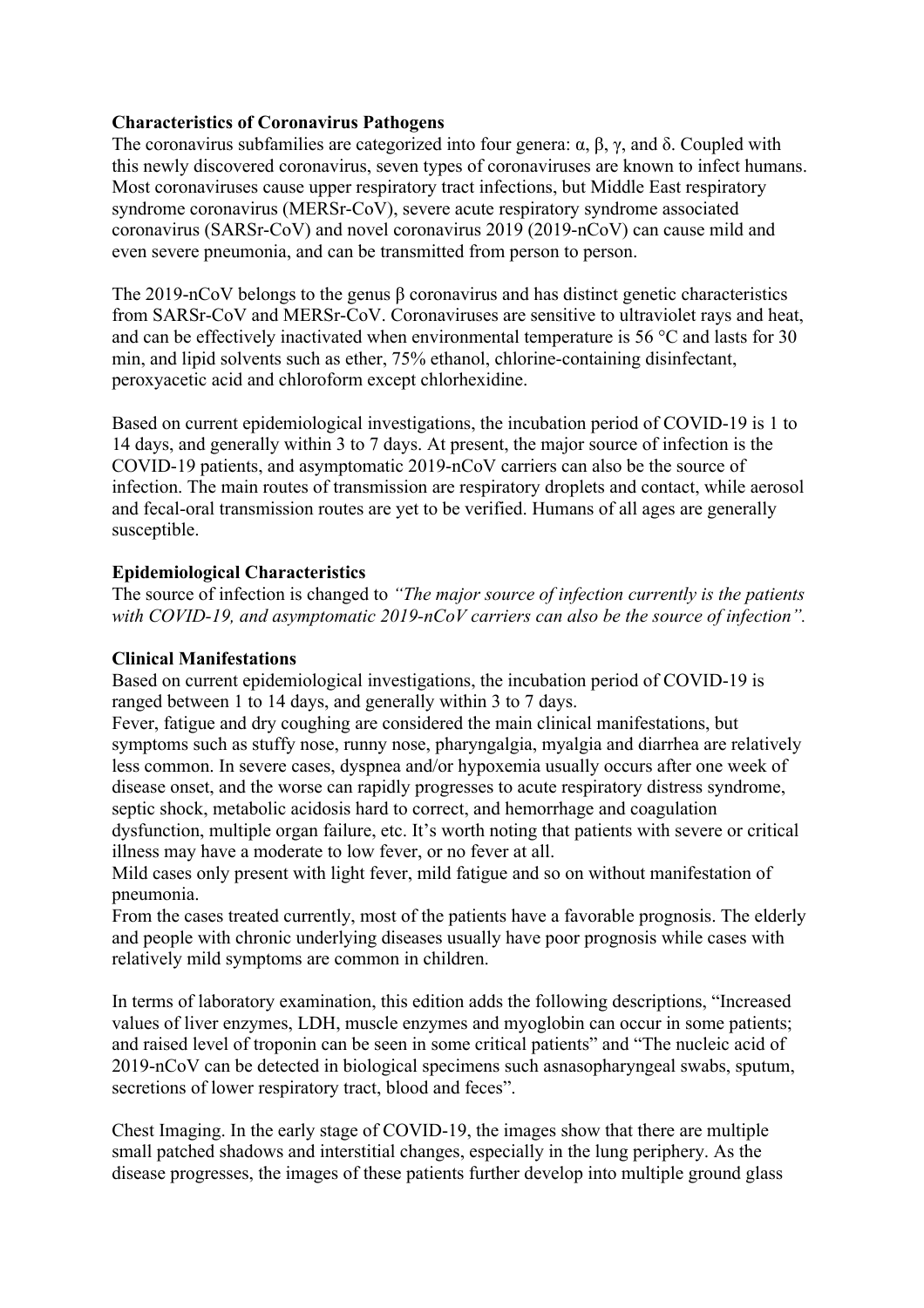shadows and infiltration shadows in both lungs. In severe cases, lung consolidation may occur. It is seldom to find pleural effusion in patients with COVID-19.

#### **Differential Diagnosis**

The mild manifestations caused by COVID-19 should be distinguished from respiratory infections caused by other viruses.

#### **Treatment** - **Determine the Treatment Place According to the Severity of the Disease**

Suspected and confirmed cases should be isolated and treated in designated hospitals with effective isolation and protective conditions. Suspected cases should be treated in single rooms, while confirmed cases can be admitted to the same ward. Critical cases should be admitted to ICU as soon as possible.

#### **General Treatment**

Rest patients in bed, strengthen supportive treatment, and ensure adequate nutrition. Keep the balance of water and electrolyte to maintain the stability of the internal environment. Closely monitor vital signs, oxygen saturation, etc.

Monitor blood routine, urine routine, CRP, biochemical indicators (liver enzyme, myocardial enzyme, renal function, etc.), coagulation function, arterial blood gas analysis, chest imaging, etc. according to the patient's condition. If possible, cytokine testing should be conducted. Give effective oxygen therapy measures in time, including nasal cannula, mask oxygen, highflow nasal oxygen therapy.

Antiviral Treatment: Give alpha-interferon nebulization (5 million units or equivalent per time for adult, add 2 mL of sterile water for injection, aerosol inhalation twice per day); lopinavir/ritonavir (200 mg/50 mg per capsule, 2 capsules each time, twice per day for adults, the course of treatment should be  $\leq 10$  days); ribavirin (combining with interferon or lopinavir/ritonavir are recommended, 500 mg for adults per time, inject 2–3 times per day intravenously, the course of treatment should be  $\leq 10$  days). Chloroquine phosphate (500 mg for adult, twice per day, the course of treatment should be ≤10 days), Arbidol (200 mg for adults, three times per day, the course of treatment should be ≤10 days). Keep alert on side effects such as diarrhea, nausea, vomiting, and liver damage related to lopinavir/ ritonavir, as well as harmful interaction with other drugs. Effects of current trial drugs should be further evaluated during clinical usage. Simultaneously use of three or more types of antiviral drugs is not recommended and relevant drug treatment should stop if unbearable side effects occur. Antibacterial Drug Treatment: unselective or inappropriate use of antibiotics should be avoided, especially in combination with broad- spectrum antibiotics.

#### **Treatment of Severe and Critical Cases**

Treatment Principles: On the basis of symptomatic treatment, actively prevent complications, treat accompanying diseases, prevent secondary infections, and provide organ function support in time.

Respiratory Support

Oxygen Therapy: Severe patients should be provided inhalation oxygen with facemask or nasal catheter. Timely assess whether respiratory distress and/or hypoxemia are relieved. High-Flow Nasal Catheter Oxygen Therapy or Non-Invasive Mechanical Ventilation: When respiratory distress and/or hypoxemia cannot be relieved after standard oxygen therapy, highflow nasal catheter oxygen therapy or noninvasive ventilation should be considered. If the condition does not improve or even worsen within a short period of time (1–2 hours), endotracheal intubation and invasive mechanical ventilation should be performed promptly.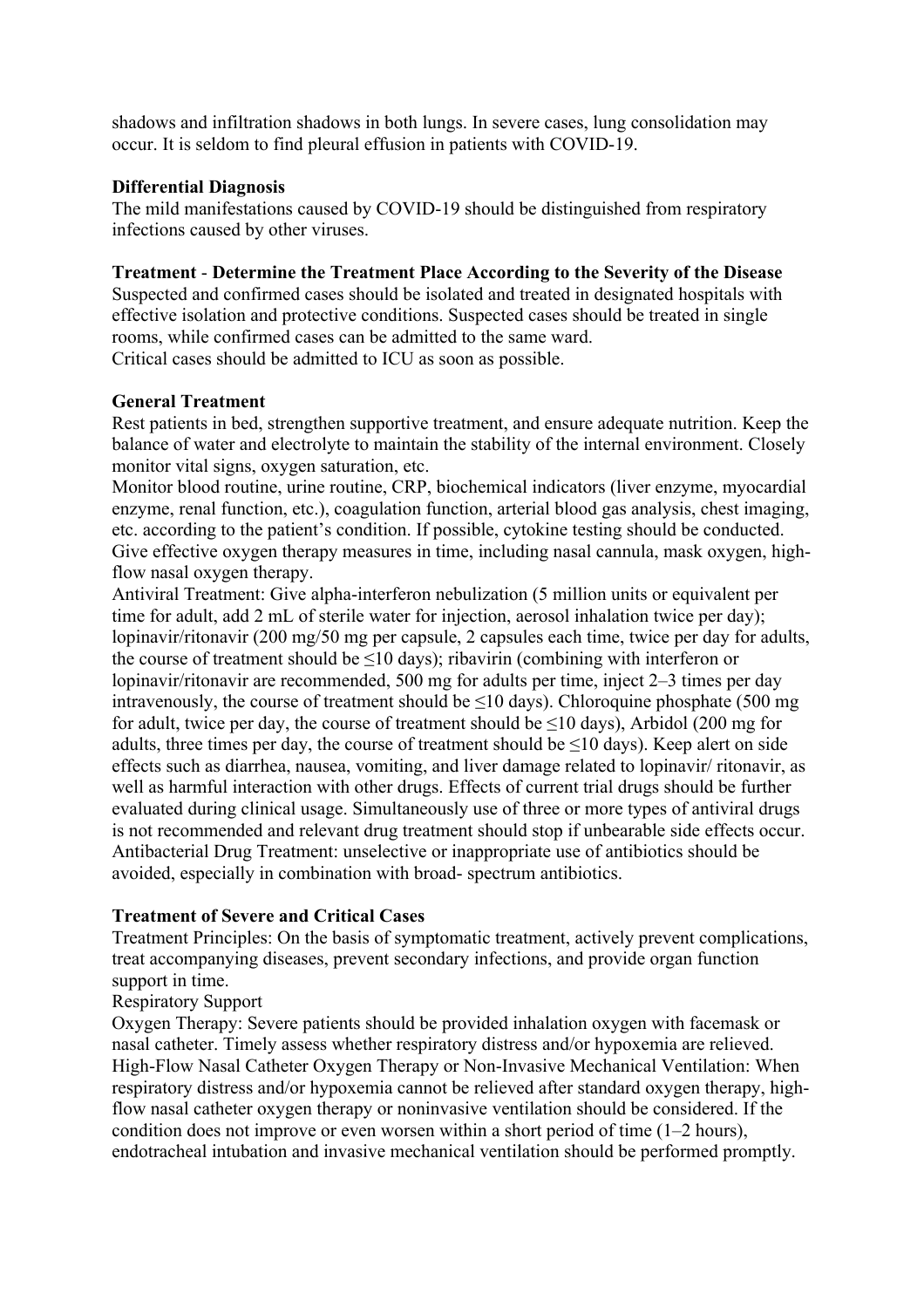Invasive Mechanical Ventilation: Use lung protective ventilation strategies, which means small tidal volume (4–8 mL/kg ideal weight) and low inspiratory pressure (platform pressure <30 cmH2O) for mechanical ventilation to reduce ventilator-related lung injuries. For several patients, human-machine synchronization is not available, and sedative and muscle relaxants should be used in time.

Salvage Treatment: For patients with severe ARDS, it is recommended to perform lung expansion. If possible, prone position ventilation should be performed for more than 12 hours per day. For those with poor prone position ventilation, extracorporeal membrane oxygenation (ECMO) should be considered as soon as possible if conditions permit. Circulation Support: On the basis of adequate fluid resuscitation, improve microcirculation, use vasoactive drugs, and perform hemodynamic monitoring when necessary. Convalescent plasma therapy: suitable for treating rapidly developed cases, severe cases and critical cases. Administrations and dosage refer to *Clinical Plasma Therapy Plan for Corona Virus Disease 2019 Convalescents during Recovery (Tentative First Edition).* 

#### **Other Treatments**

According to the severity of respiratory distress and the progress of chest imaging, glucocorticoids can be used within a short period of time (3–5 days) as appropriate. Dose does not exceed the equivalent of 1–2 mg/ kg/day of methylprednisolone is recommended. It should be noted that higher doses of glucocorticoids would delay coronavirus clearance due to immunosuppressive effects; Xuebijing Injection (a traditional Chinese medicine) can be given intravenously 100 mL/day, twice a day for treatment; microecological preparation can be used to keep the equilibrium for intestinal microecology and prevent secondary bacterial infection; Plasma exchange, adsorption, perfusion, blood/plasma filtering and other extracorporeal blood purification technologies should be considered if possible for critical cases with severe inflammatory reactions.

Anxiety and fear usually occur in many patients, therefore psychological counseling should be strengthened.

#### **Traditional Chinese Medicine Treatment**

COVID-19 can also be treated with traditional Chinese medicine, which considers it caused by epidemic pathogenic factors located in the lungs. Different regions can refer to the following schemes for dialectical treatment according to the disease condition, local climate characteristics, and different physical conditions. Use drugs under the guidance of doctors if the dose of drug exceeds the pharmacopoeia.

## **Clinical Treatment Period (For Confirmed Cases) Lung-Clearing and Detoxification Soup**

Application Scope: suitable for mild, general and severe cases; reasonable for treating critical cases according to clinical symptoms.

Basic Prescription: *Herba Ephedrae* 9 g, roasted *Radix Glycyrrhizae* 6 g, *Semen Armeniacae Amarum* 9 g, raw *Gypsum Fibrosum* 15–30 g (decocted first), *Ramulus Cinnamomi* 9 g, *Rhizoma Alismatis* 9 g, *Polyporus Umbellatus* 9 g, *Rhizoma Atractylodis Macrocephalae* 9 g, *Poria* 15 g, *Radix Bupleuri* 16 g, *Radix Scutellariae* 6 g, *Rhizoma Pinelliae Preparata* 9 g, *Rhizoma Zingiberis Recens* 9 g, *Radix Asteris* 9 g, *Flos Farfarae* 9 g, *Rhizoma Belamcandae*  9 g, *Herba Asari* 6 g, *Rhizoma Dioscoreae* 12 g, *Fructus Aurantii Immaturus* 6 g, *Pericarpium Citri Reticulatae* 6 g, *Herba Pogostemonis* 9 g.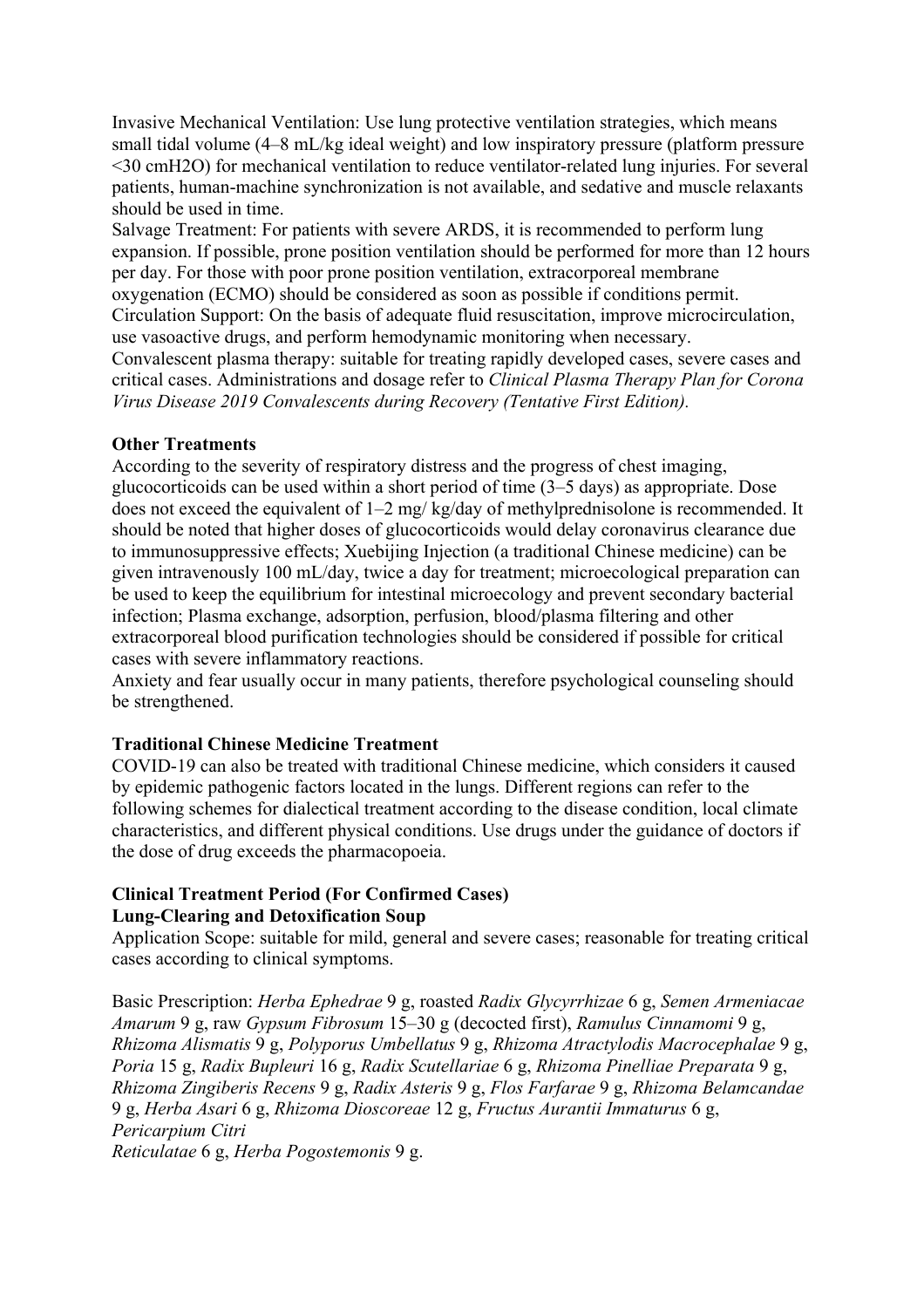#### **Mild Type**

1) Cold Dampness Stagnating Lungs

Clinical Manifestations: fever, fatigue, soreness, coughing, expectoration, chest tightness, suffocation, nausea, vomiting and sticky stools. Pale or red tongue with fat tooth marks, moss white thick rotten or greasy fur, and soft and floating or slippery pulse.

Recommended Prescription: Raw *Herba Ephedrae* 6 g, raw *Gypsum Fibrosum* 15 g, *Semen Armeniacae Amarum* 9 g, *Rhizoma et Radix Notopterygii* 15 g, *Semen Lepidii* 15 g, *Rhizoma Cyrtomii* 9 g*, Lumbricus* 15 g*, Radix Cynanchi Paniculati* 15 g*, Herba Pogostemonis* 15 g, *Herba Eupatorii* 9 g*, Rhizoma Atractylodis* 15 g, *Poria* 45 g, raw *Rhizoma Atractylodis Macrocephalae* 30 g, charred *Fructus Hordei Germinatus,* charred *Fructus Crataegi* and charred *Massa Medicata Fermentata* 9 g each, *Cortex Magnoliae Officinalis* 15 g, charred *Semen Arecae* 9 g, *Fructus Tsaoko* 9 g, *Rhizoma Zingiberis Recens* 15 g. Administrations and Dosage: One dose per day, decocted with 600 mL water, taken in the morning, noon and evening respectively before meals.

#### 2) Damp-Heat Accumulated Lung

Clinical Manifestations: low fever or normal body temperature, slight chills alternate, head and body heaviness, muscle soreness, dry cough and less sputum, sore throat, dry mouth and no desire to drink, or chest tightness, epigastric fullness, no sweat or unsmooth sweating, or vomiting, nausea, loose stool or constipation. Pale or red tongue with white, thick, greasy or thin yellow fur, and smooth or moist pulse.

Recommended Prescription: *Semen Arecae* 10 g, *Fructus Tsaoko* 10 g, *Cortex Magnoliae Officinalis* 10 g, *Rhizoma Anemarrhenae* 10 g, *Radix Scutellariae* 10 g, *Radix Bupleuri* 10 g, *Radix Paeoniae Rubra* 10 g, *Fructus Forsythiae* 15 g, *Herba Artemisiae Annuae* 10 g (decocted later), *Rhizoma Atractylodis* 10 g, *Folium Isatidis* 10 g, raw *Radix Glycyrrhizae* 5 g.

Administrations and Dosage**:** One dose per day, decocted with 400 mL water, taken once in the morning and once in the evening.

#### **General Type**

1) Damp-Poison Stagnating Lung

Clinical Manifestations: fever, cough with less sputum or yellow

sputum, chest tightness, shortness of breath, abdominal distension. Dark red and fat tongue with yellow greasy or dry fur, rapid and/or slippery pulses.

Recommended Prescription: raw *Herba Ephedrae* 6 g, *Semen Armeniacae* 12 *Amarum* 15 g, raw *Gypsum Fibrosum* 30 g, raw *Semen Coicis* 30 g, *Rhizoma Atractylodis* 10 g, *Herba Pogostemonis* 15 g, *Herba Artemisiae Annuae* 12 g, *Rhizoma Polygoni Cuspidati* 

20 g, *Herba Verbenae* 30 g, Dry *Rhizoma Phragmitis* 30 g, *Semen Lepidii* 15 g, *Exocarpium Citri Grandis* 15 g, *Radix Glycyrrhizae* 10 g.

Administrations and Dosage: one dose per day, decocted with 400 ml water, taken once in the morning and once in the evening.

2) Cold Dampness Obstructing Lung

Clinical Manifestations: Low fever, hiding fever, or no fever, dry cough, little sputum, fatigue, chest tightness, nausea, or vomiting, loose stools. Pale or red tongue, white greasy fur, soft and floating pulse.

Recommended Prescription: *Rhizoma Atractylodis* 15 g, *Pericarpium Citri Reticulatae* 10 g, *Cortex Magnoliae Officinalis* 10 g, *Herba Pogostemonis* 10 g, *Fructus Tsaoko* 6 g, *raw*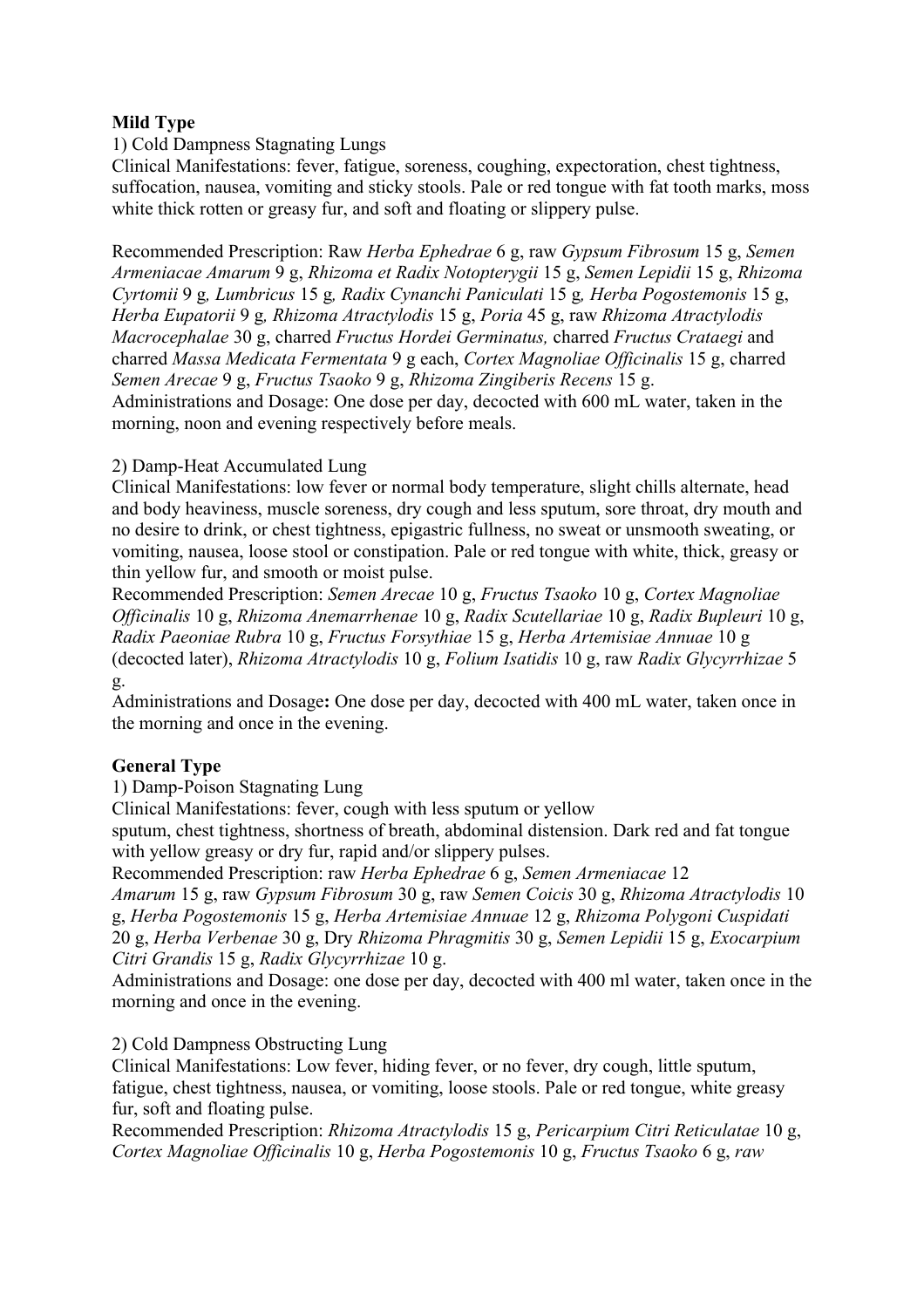*Herba Ephedrae* 6 g, *Rhizoma et Radix Notopterygii* 10 g, *Rhizoma Zingiberis Recens* 10 g, *Semen Arecae* 10 g.

Administrations and Dosage: One dose per day, decocted with 400 mL water, taken once in the morning and once in the evening.

## **Severe Type**

1) Lung Blocked by Epidemic Toxin

Clinical Manifestations: fever, flushing, cough, less yellow sticky sputum

with or without blood, wheezing and shortness of breath, fatigue, bitter and sticky dry mouth, nausea with anorexia, poor stool movements, less brown urine. Red tongue with yellow greasy, slippery pulse.

Recommended Prescription: Raw *Herba Ephedrae* 6 g, *Semen Armeniacae Amarum* 9 g, *Gypsum Fibrosum* 15 g, *Radix Glycyrrhizae* 3 g, *Herba Pogostemonis* 10 g (decocted later), *Cortex Magnoliae Officinalis* 10 g, *Rhizoma Atractylodis* 15 g, *Fructus Tsaoko* 10 g, *Rhizoma Pinelliae Preparatum* 9 g, *Poria* 15 g, raw *Radix et Rhizoma Rhei* 5 g (decocted later), raw *Radix Astragali seu Hedysari* 10 g, *Semen Lepidii* 10 g, *Radix Paeoniae Rubra* 10 g*.* 

Administrations and Dosage: One or two doses per day, decocted with 100–200 mL water, taken 2–4 times a day, oral or nasal feeding.

## 2) Flaring Heat in Qi and Ying

Clinical Manifestations: severe fever and polydipsia, dyspnea and anhelation, delirium, blurred vision, rash, or hematemesis and epistaxis, or convulsion of the limbs. Tongue with little or no fur, deep and count pulse, or large and rapid pulse.

Recommended Prescription: Raw *Gypsum Fibrosum* 30–60 g (decocted first), *Rhizoma Anemarrhenae* 30 g*, Radix Rehmanniae* 30–60 g*, Cornu Bubali* 30 g (decocted first), *Radix Paeoniae Rubra* 30 g*, Radix Scrophulariae* 30 g*, Fructus Forsythiae* 15 g*, Cortex Moutan* 15 g*, Rhizoma Coptidis* 6 g*, Folium Phyllostachydis Henonis* 12 g*, Semen Lepidii* 15 g*, Radix Glycyrrhizae* 6 g.

Administrations and Dosage: One dose per day, decocted with 100 mL to 200 mL water, decoct Gypsum Fibrosum and Cornu Bubali firstly, taken 2 to 4 times per day, oral or nasal feeding.

Recommend Chinese Medicine: Xiyanping injection, Xuebijing injection, Reduning injection, Tanreqing injection, Xingnaojing injection. Drugs with similar effects may be selected according to individual conditions or may be used jointly according to clinical symptoms. Traditional Chinese medicine injection can be used in combination with decoction.

#### **Critical Type (Internal Block and Outward Desertion)**

Clinical Manifestations: dyspnea, asthma requires assisted ventilation, dizziness, irritability, cold sweaty limbs, purple tongue, thick or dry fur, large floating and rootless pulse. Recommended Prescription: *Radix Ginseng* 15 g, *Radix Aconiti Lateralis Preparata*10 g (decocted first), *Fructus Corni* 15 g, drinking with Suhexiang Pills or Angong Niuhuang Pills.

Recommended Chinese Medicine: Xuebijing Injection, Reduning Injection, Tanreqing Injection, Xingnaojing Injection, Shenfu Injection, Shengmai Injection 1, Shengmai Injection 2. Drugs with similar effects may be selected according to individual conditions or may be used jointly according to clinical symptoms. Traditional Chinese medicine injection can be used in combination with decoction.